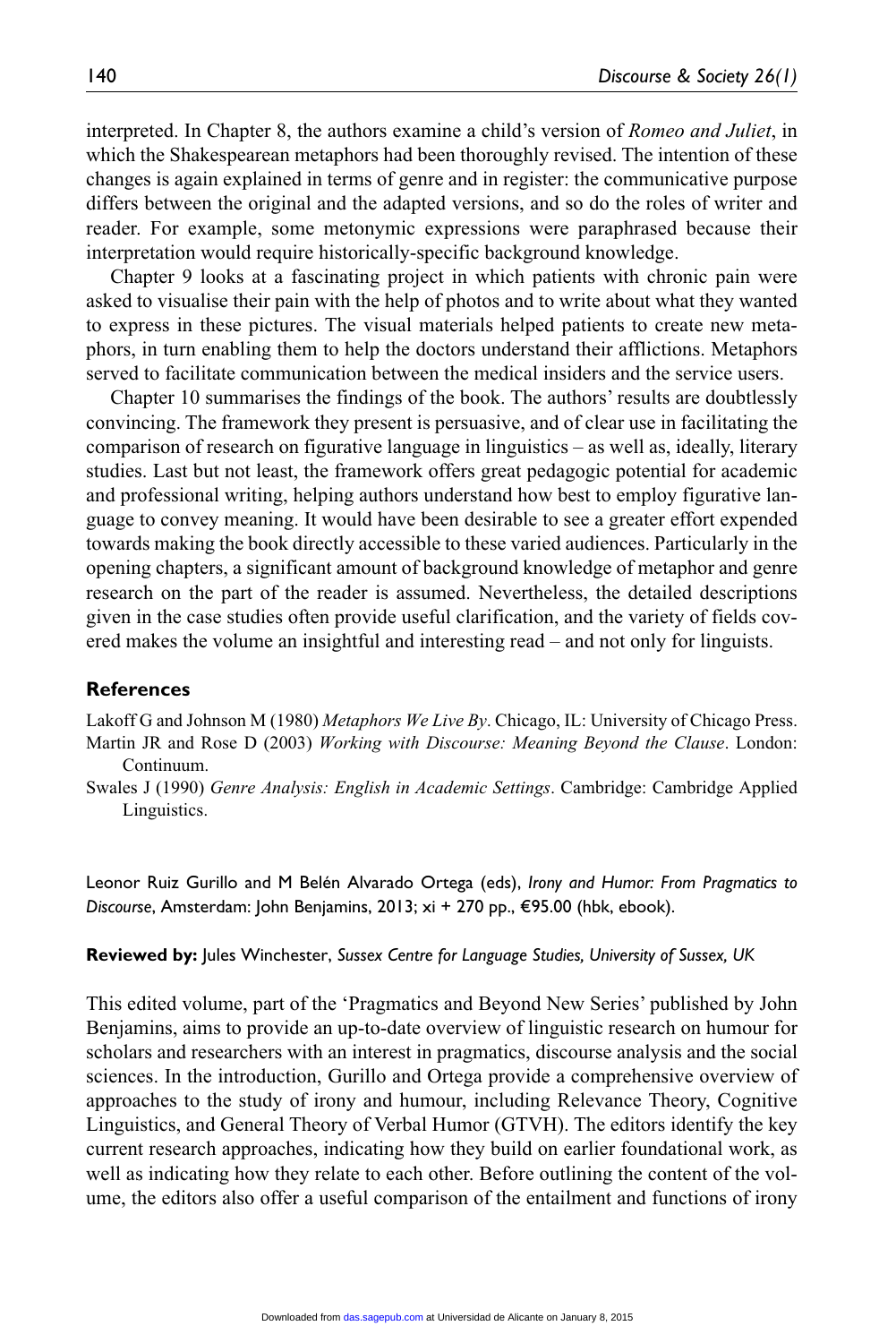and humour. The following chapters are divided into three parts which give an account of irony and humour from pragmatic perspectives, within mediated discourse, and within conversational interaction.

The first part of the volume contains three chapters intended to give a broad overview of pragmatic perspectives on the study of irony and humour, with an emphasis on the former. The first chapter in this section, by Susana Rodríguez Rosique, adopts a neo-Gricean perspective to focus on irony, understood as the transparent and overt transgression of the maxim of quality which can affect utterances, inferences and discourse. The second chapter, by Salvatore Attardo, examines intentionality and irony by taking irony as an exemplar category and considering the ways in which irony is processed. In the final chapter in this section, Francisco Yus builds on his previous work to explain how interpretive procedures may be manipulated in order to produce humorous effects in jokes. The 'Intersecting Circles Model' he offers refers to the combination of three main areas of inferential activity (the actual interpretation of the joke, the 'make-sense' frames, and the cultural/collective mental representations) and allows the identification of seven types of jokes. Although varied in scope, the chapters in this section build on the overview given in the introduction to provide the reader with a sense of current conceptualizations of irony and humour, as well as pragmatic approaches to their study, on which future empirical research can be based.

Part two of the volume contains four chapters focusing mainly on humour in mediated discourse. The chapter by Elena Méndez-García de Paredes examines the discursive mechanisms of informative humour in Spanish media. In the second chapter, Leonor Ruiz Gurillo adopts a revised GTVH approach to analysis of the humorous monologues of Spanish comedian Andreu Buenafuente, with a special emphasis on narrative strategy. The third chapter, by Xosé A. Padilla-García, considers the pragmatic mechanisms involved in the creation and interpretation of humour through the analysis of a corpus of cartoons published in the Spanish press. The author outlines the elements involved in the creation of a cartoon from a cognitive, semantic-linguistic and pragmatic perspective before presenting original analyses of the process of recognition and understanding of comic effect, relating the reading of cartoons to different interpretation levels. The final chapter in this section, by Javier Muñoz-Basols, Pawel Adrjana and Marianne David, focuses on 'phonological jokes', described as verbal humour in which words or phonemes of one language are made to parody the sounds of another language. Based on their study of this type of joke in over 30 languages, the authors argue that such jokes belong to a distinct category of humour, and classify linguistic strategies within the framework of cultural, social, individual and comparative humorous contexts, identifying common features across languages, and offering useful suggestions for further research. The reader is presented with a variety of approaches and mediums in this section, which offer insights and inspiration for future research on humour in mediated discourse.

In the final part of the volume, three chapters focus on humour in conversational interaction. María Bélen Alvarado Ortega adopts a GTVH approach to study failed humour in conversational utterances in Spanish in which there is recognition, understanding and appreciation of humor. Failed humour occurs in performances where there is a lack of agreement between interlocutors on what is deemed appropriate. The author intriguingly links such failed humour to conversational strategies related to (im)